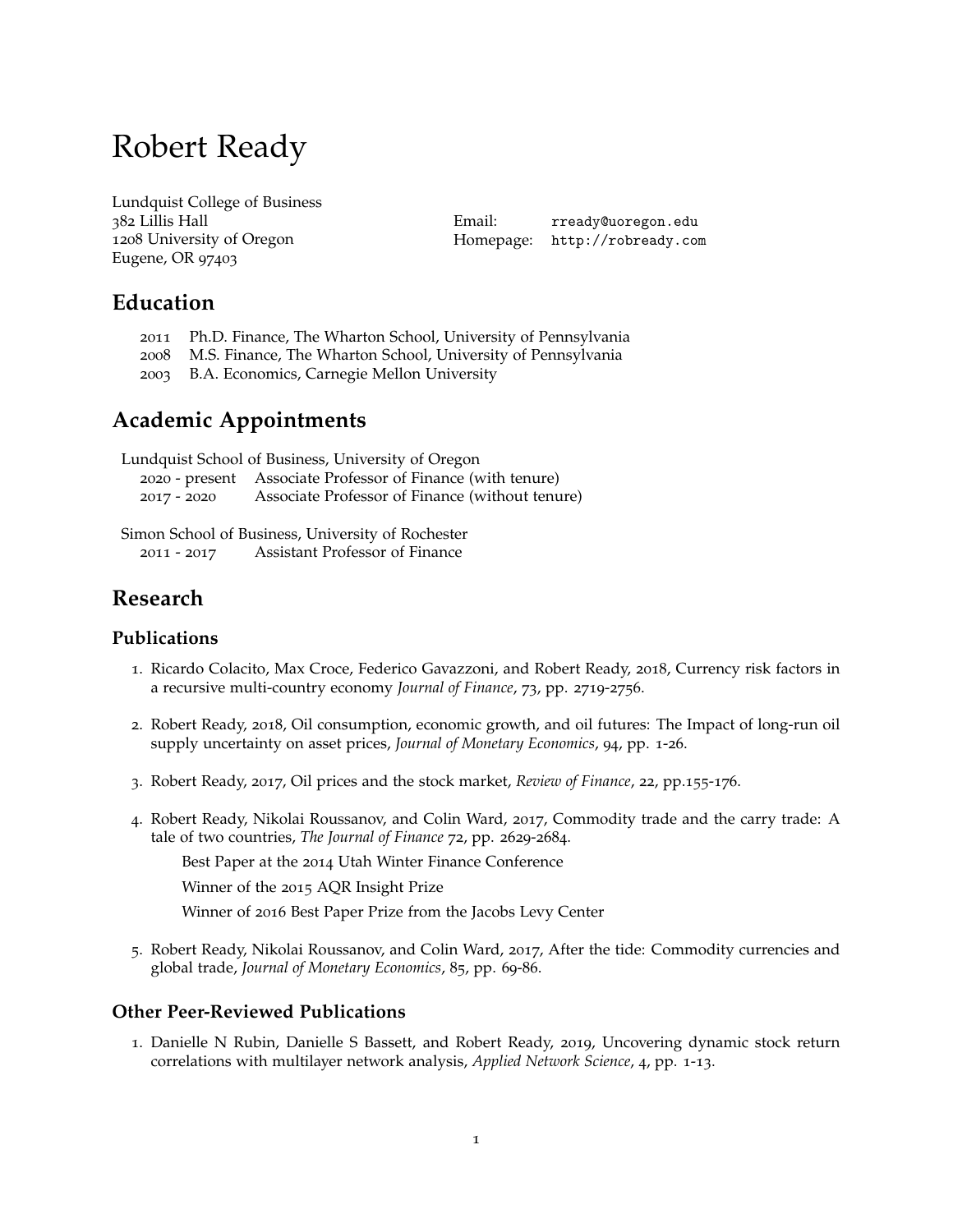#### **Working Papers**

Order Flows and Financial Investor Impacts in Commodity Futures Markets, with Mark Ready.

#### **Accepted at** *Review of Financial Studies*

Fracking, Drilling, and Asset Pricing: Estimating the Economic Benefits of the Shale Revolution, with Eric Gilje and Nikolai Roussanov.

Why does Oil Matter? Commuting and Aggregate Fluctuations, with Nikolai Roussanov and Ewelina Zurowska

The Day the WTI Died: Asset Prices and Firm Production Decisions, with Erik Gilje, Nikolai Roussanov, and Jerome Taillard

#### **Invited Seminar and Conference Presentations**

**2022:** AFA Meetings (scheduled)

**2021:** AFA Meetings\*, University of Illinois-Chicago/Michigan State, SFS Cavalcade\*, JPMCC Commodity Symposium, CEMA Annual Meetings (x2), UT-Austin (Scheduled)

**2019:** Midwest Finance Association Meetings\*, CEBRA Commodities Workshop, OU Energy and Commodities Finance Conference

**2018:** Midwest Macroeconomics Conference\*

**2017:** Pacific Northwest Finance Conference, University of Oregon

**2016:** AFA Meetings, SED Meetings, New Zealand Finance Conference, Carnegie-Rochester-NYU Conference, NBER Asset Pricing Group\*, UT-Dallas, University of Wisconsin-Madison, University of Melbourne

**2015:** AEA Meetings\*, AFA Meetings, NBER Summer Institute, Econometric Society World Congress, Macrofinance Society Meetings, AQR Insight Award Presentations\*, Oklahoma University Energy Finance Conference, University of Virginia

**2014:** AEA Meetings, AFA Meetings, WFA Meetings, CEEPR Summer Meetings, Utah Winter Finance Conference\*, UCLA, Southern Methodist University

**2013:** WFA Meetings, CEEPR Summer Meetings, NBER Asset Pricing Summer Institute, Texas Finance Festival\*, Duke ERID Macrofinance Conference\*, Oxford-MAN Currency Trading Conference, Minnesota Asset Pricing Conference\*, Cornell University

**2012:** SED Meetings\*

**2011:** Federal Reserve Board of Governors, University of Rochester, UT-Austin, University of Calgary, Penn State University, Purdue University, McGill University

\*Paper Presented by Co-author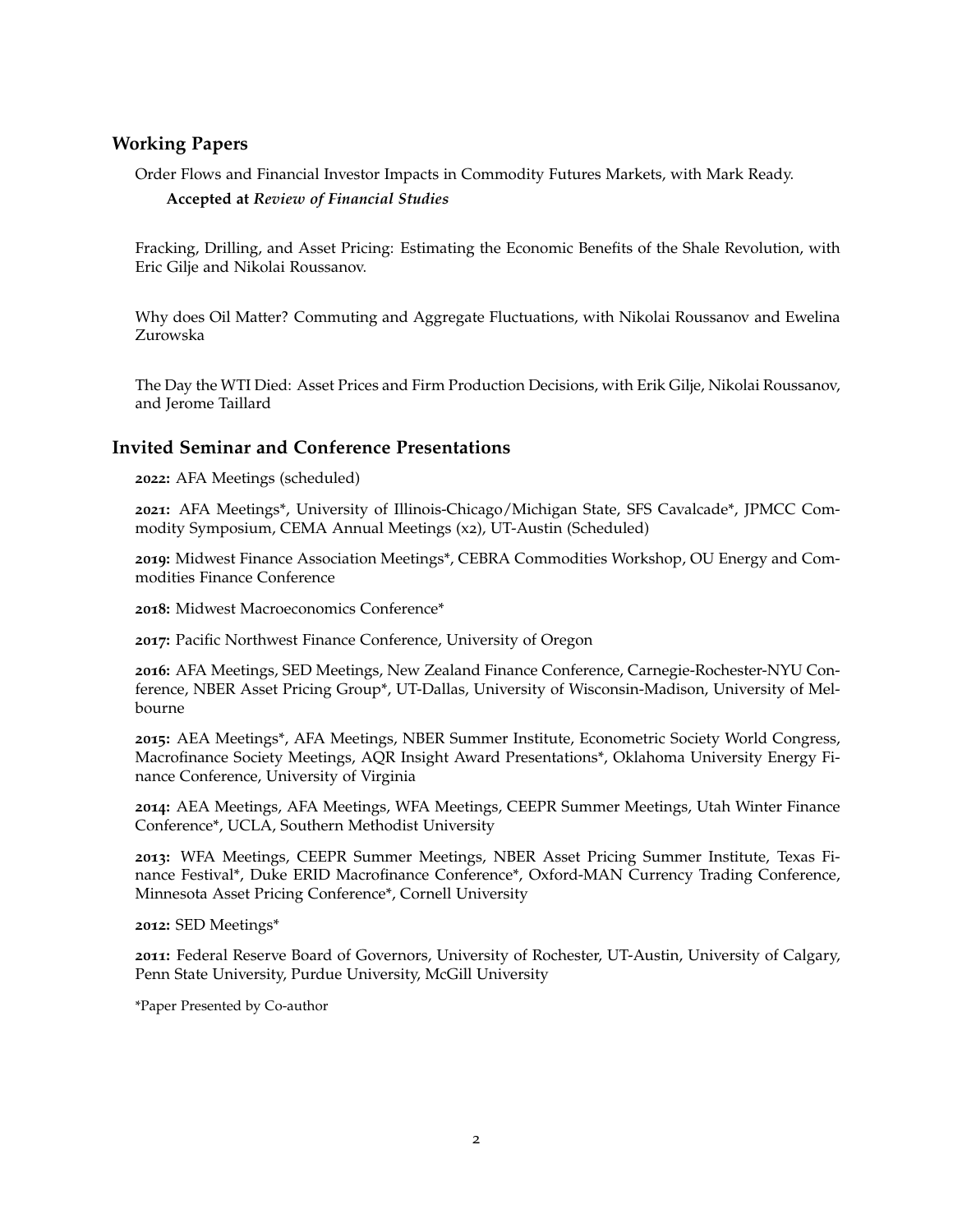# **Professional Activities**

**Referee for:** Journal of Finance, Review of Financial Studies, Journal of Financial Economics, American Economic Review, Journal of Monetary Economics, Review of Finance, Journal of Financial Markets, Review of Asset Pricing Studies, Journal of Empirical Finance, Journal of Financial and Quantitative Analysis, Management Science, Journal of International Economics, Energy Economics, Finance Research Letters, Journal of Banking and Finance, Journal of Financial Econometrics, Review of Economic Dynamics

**Conference Program Committee:** Midwest Finance Association Meetings (2017, 2018), Western Finance Association Meetings (2016, 2017, 2018, 2019) , University of Oregon Summer Finance Conference (2017, 2019), Oklahoma University Energy Finance Conference (2019)

**Conference Organizer:** University of Oregon Summer Finance Conference (2019)

**Conference Discussions:** EFA Meetings (2011), FIRS Conference (2012, 2015), UNC Junior Finance Meetings (2014), WEAI Conference (2015), Finance Cavalcade (2014, 2017, 2018), WFA Meetings (2016[2], 2018), World Finance Conference (2016), Northern Finance Association Meetings (2016), UC-Riverside Spring Conference (2018), CEBRA Commodities Workshop (2018), UNPRI Conference (2018), AFA Meetings (2019), SF Federal Reserve Conference on Safe Assets (2019), SF Federal Reserve Conference on Climate Change and Economics (2019), CEMA Annual Meetings (2021)

**Simon School of Business:** External Seminar Coordinator (2011 - 2016), MBA Academic Committee (2012 - 2016), Finance Faculty Recruiting Committee (2017)

**Lundquist College of Business:** Accounting Faculty Recruiting Committee (2017 - 2018), Management Faculty Recruitment Committee (2019), External Seminar Coordinator (2018 - 2019), MBA Academic Committee (2019), MSF Academic Committee (2019), MBA Council (2019), MSF Council (2019), Undergraduate Program Committee (2019-Present)

# **Teaching**

#### **Courses Taught**

Simon School of Business

Financial Institutions, MSF/MBA (2011 - 2015)

Fixed Income Analysis, MSF/MBA (2012 - 2017)

Lundquist College of Business

Financial Markets and Investments, Undergraduate (2018 - 2021) Concepts of Investments, MBA/MSF (2019-2021) Fixed Income Securities, MBA/MSF (2021)

#### **Doctoral Dissertation Committees**

Simon School of Business Thu Vo (2013) Yunjeen Kim (2013) Justin Vitanza (2014) Mihail Velikov (2014)